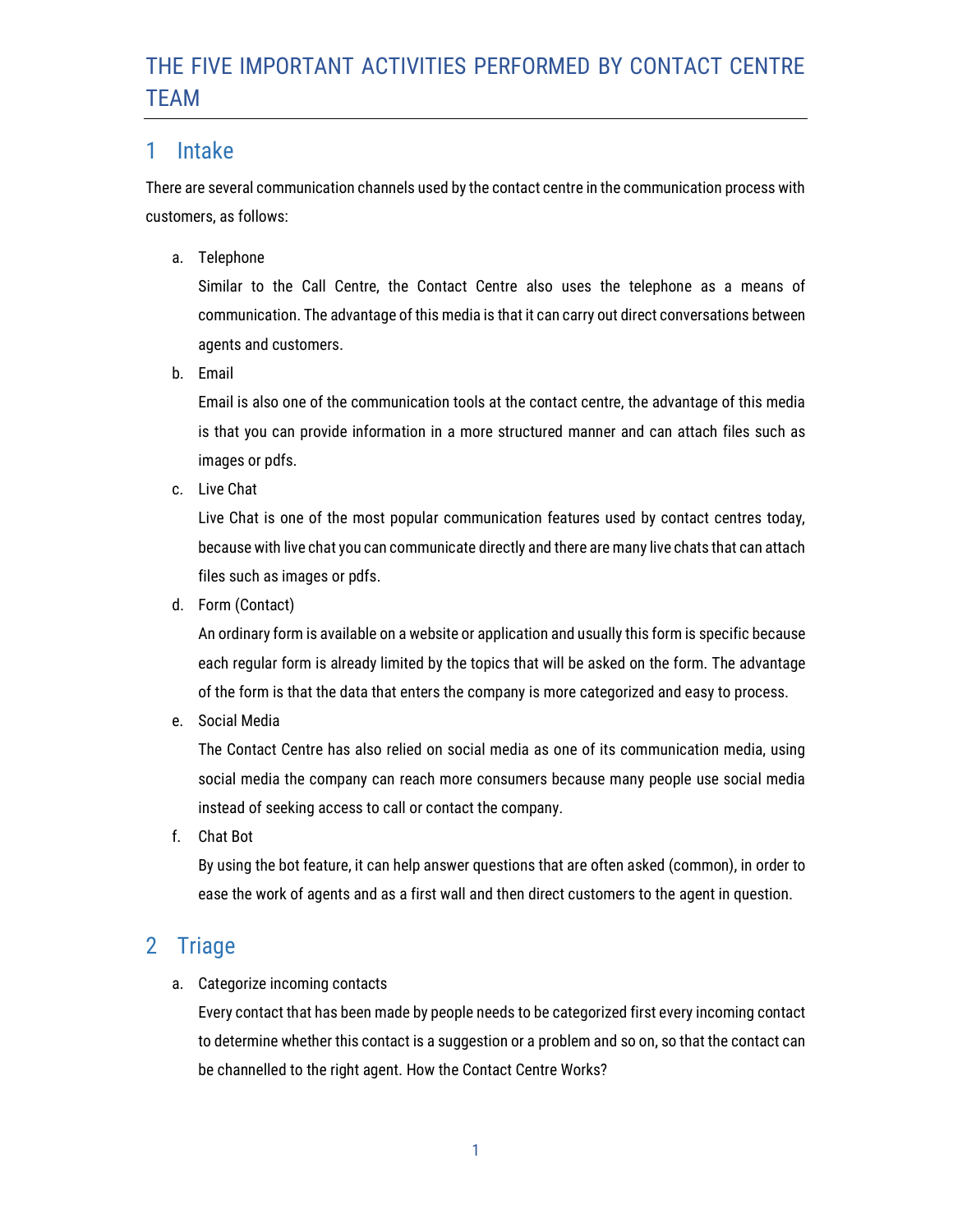# THE FIVE IMPORTANT ACTIVITIES PERFORMED BY CONTACT CENTRE TEAM

#### b. Prioritizing

After categorizing existing contacts, priorities need to be determined based on the level of the problem, namely:

- Urgent
- $\bullet$  High
- Minor
- Low

By setting priorities, agents will find it easier to determine what problems need to be prioritized and what problems can be done next time

### 3 Troubleshoot

a. Understand the Problem

A "Contact Centre" also needs to ask for details or information about the problem and what part is the problem to get a good source for the problem

b. Looking for Relevant context

Looking for information about problems that have been faced by customers with questions (Q&A) on a forum that customers can answer. After getting an answer that resembles the problem at hand, try asking the agent who solves the problem of the customer who answered on the forum.

c. Studying the Problem

Based on the information that has been obtained, study the problem in order to get a solution that can be offered to the customer

## 4 Solve

When providing or offering a solution that will be given, make sure that the solution that will be given has answered the questions below:

- Will this solution solve the problem?
- Will the customer be happy with the solution provided?
- Are they able to continue working on their own and support your product once this solution is implemented?

### 5 Improve

Based on customer reports and complaints and what steps need to be taken, it needs to be documented so that in the future it can improve service to customers, here are some things that need to be considered in order to determine strategies to improve services: